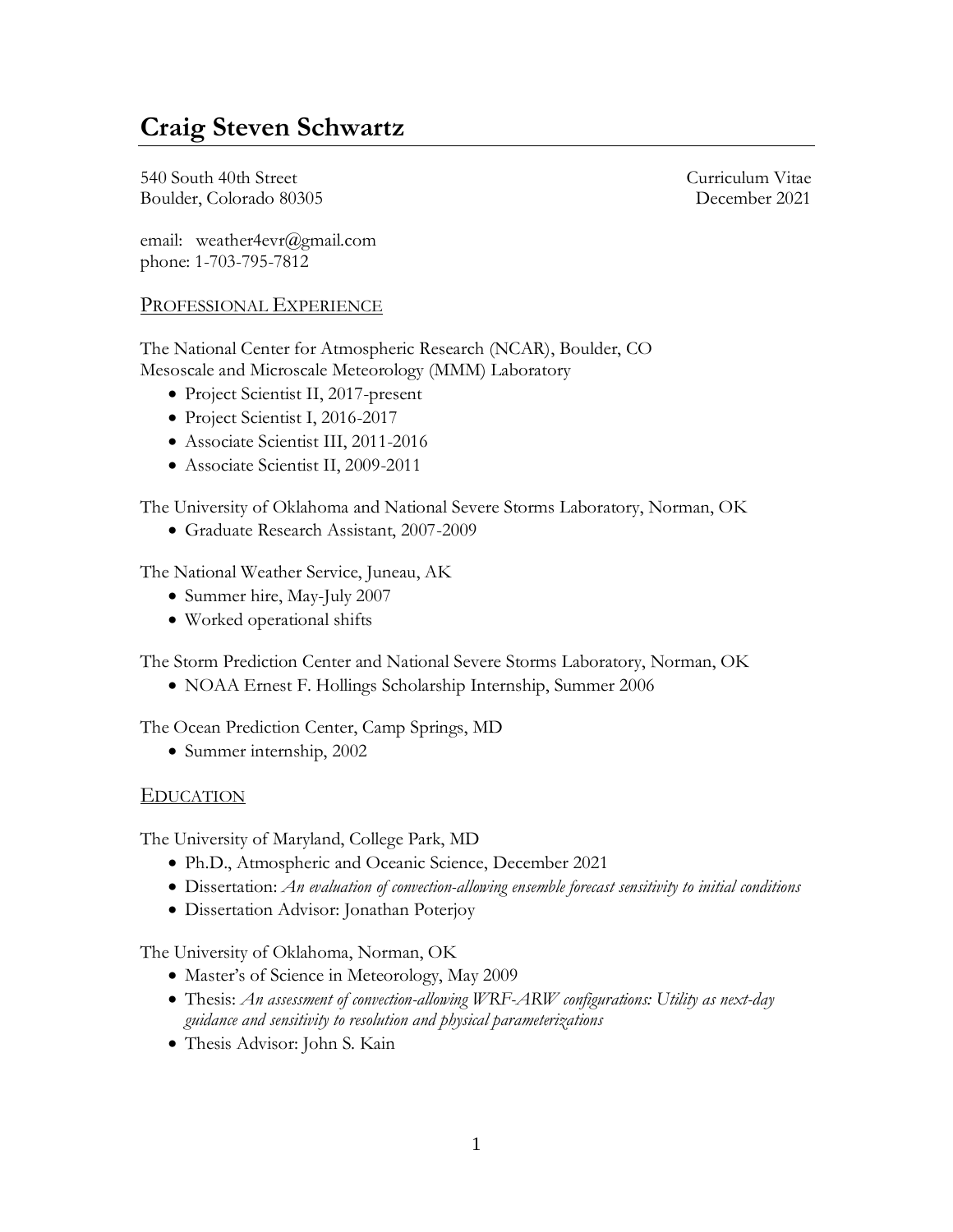The Pennsylvania State University, University Park, PA

- Bachelor of Science in Meteorology, May 2007
- Bachelor of Music, Composition Option, with Honors, May 2007
- Graduated with Highest Distinction
- The Schreyer Honors College

The Kentucky Institute for International Studies

• Studied in Salzburg, Austria for five weeks, May-June 2005

## TECHNICAL SKILLS

- WRFDA, GSI, DART data assimilation systems
- WRF and MPAS numerical weather prediction models
- Fortran, NCL, python programming languages
- Unix scripting (csh, bash, ksh)

### UNIVERSITY TEACHING EXPERIENCE

- Guest lecturer, Department of Atmospheric & Oceanic Science, The University of Maryland, 2020 (synoptic meteorology)
- Teaching Assistant, School of Meteorology, The University of Oklahoma, 2009 (general meteorology course for majors)
- Teaching Assistant, Department of Meteorology, The Pennsylvania State University, 2006 (general meteorology course for non-majors)

### HONORS AND AWARDS

American Meteorological Society (AMS)

- Editor's Award for *Weather and Forecasting*, 2015
- Graduate Fellowship, 2007-2008
- The District of Columbia Chapter of the AMS Scholarship Recipient, 2003

National Center for Atmospheric Research (NCAR)

- MMM Special Recognition Award, 2020
- MMM Special Recognition Award, 2018
- MMM Special Recognition Award, 2014

National Oceanic and Atmospheric Administration (NOAA)

- Ernest F. Hollings Scholarship, 2005-2007
- Best Student Presentation, NOAA/EPP Forth Education and Science Forum, Tallahassee, FL, 2006

The University of Oklahoma

• Yoshi Sasaki Award for Best M.S. Student Publication, 2009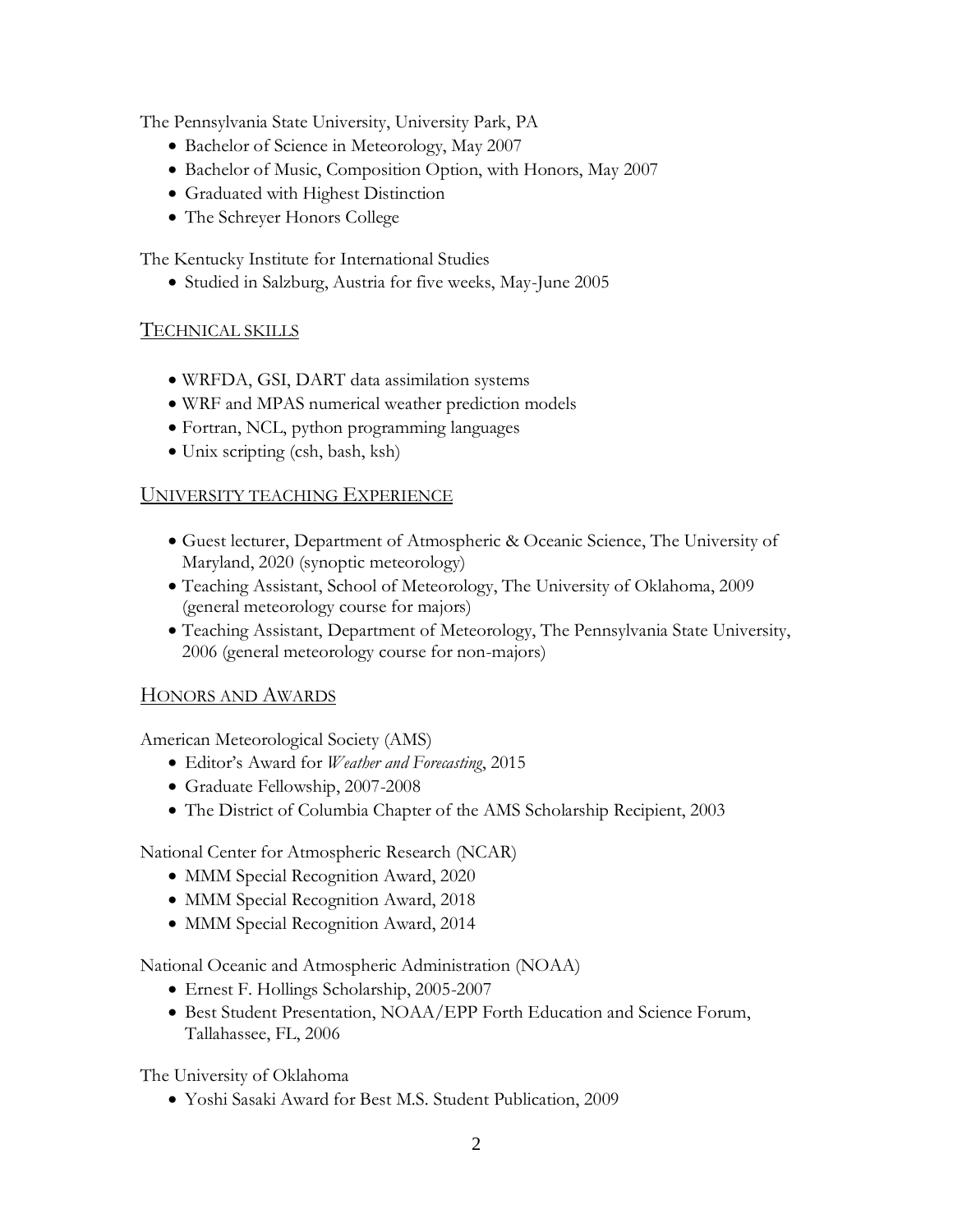Astronaut Scholarship Foundation

• Scholarship recipient,  $2008$  — awarded nationally to  $\sim$  25 students

The Pennsylvania State University

- Meteorological Honors and Awards:
	- John A. Dutton Award in Atmospheric Dynamics, 2007
	- Dr. Joel and Peggy Myers Scholarship in Meteorology, 2006-2007
	- Charles and Anna Hosler Scholarship in Meteorology, 2004-2006
	- John and Elizabeth Holmes Teas Scholarship in Earth and Mineral Sciences, 2004-2006
- University Honors and Awards:
	- John W. White Graduate Fellowship, 2007
	- Evan Pugh (Senior) Scholar Award for Academic Achievement, 2006-2007
	- Evan Pugh (Junior) Scholar Award for Academic Achievement, 2005-2006
	- President Sparks Award for Academic Excellence, 2004-2005
	- President's Freshman Award for Academic Excellence, 2003-2004
	- Schreyer Honors College Academic Excellence Scholarship, 2003-2007
- Music Honors and Awards:
	- College of Arts and Architecture Creative Achievement Award, 2007
	- College of Arts and Architecture Alumni Scholarship, 2006-2007
	- College of Arts and Architecture Reuben and Gladys Golumbic Scholarship for Humanistic Achievement in the Arts, 2005
	- Eleanor Beene Memorial Scholarship in Music, 2004-2005
	- School of Music Scholarship, 2003-2007

## **COMMUNITY SERVICE**

Journal Editorships and Peer review

- Associate Editor in Chief for *Advances in Atmospheric Sciences*, Jan. 1, 2020-present
- Associate Editor for *Weather and Forecasting*, Jan. 1, 2014-present
- Associate Editor for *Monthly Weather Review*, Jan. 1, 2016-present
- Reviewer for *Journal of Geophysical Research—Atmospheres*
- Reviewer for *Journal of Atmospheric Sciences*
- Reviewer for *Geoscientific Model Development*
- Reviewer for *Journal of Hydrometeorology*
- Reviewer for *Journal of Applied Meteorology and Climatology*
- Reviewer for *Quarterly Journal of the Royal Meteorological Society*
- Reviewer for *Theoretical and Applied Climatology*
- Reviewer for *Aerosol and Air Quality Research*
- Reviewer for *Atmospheric Research*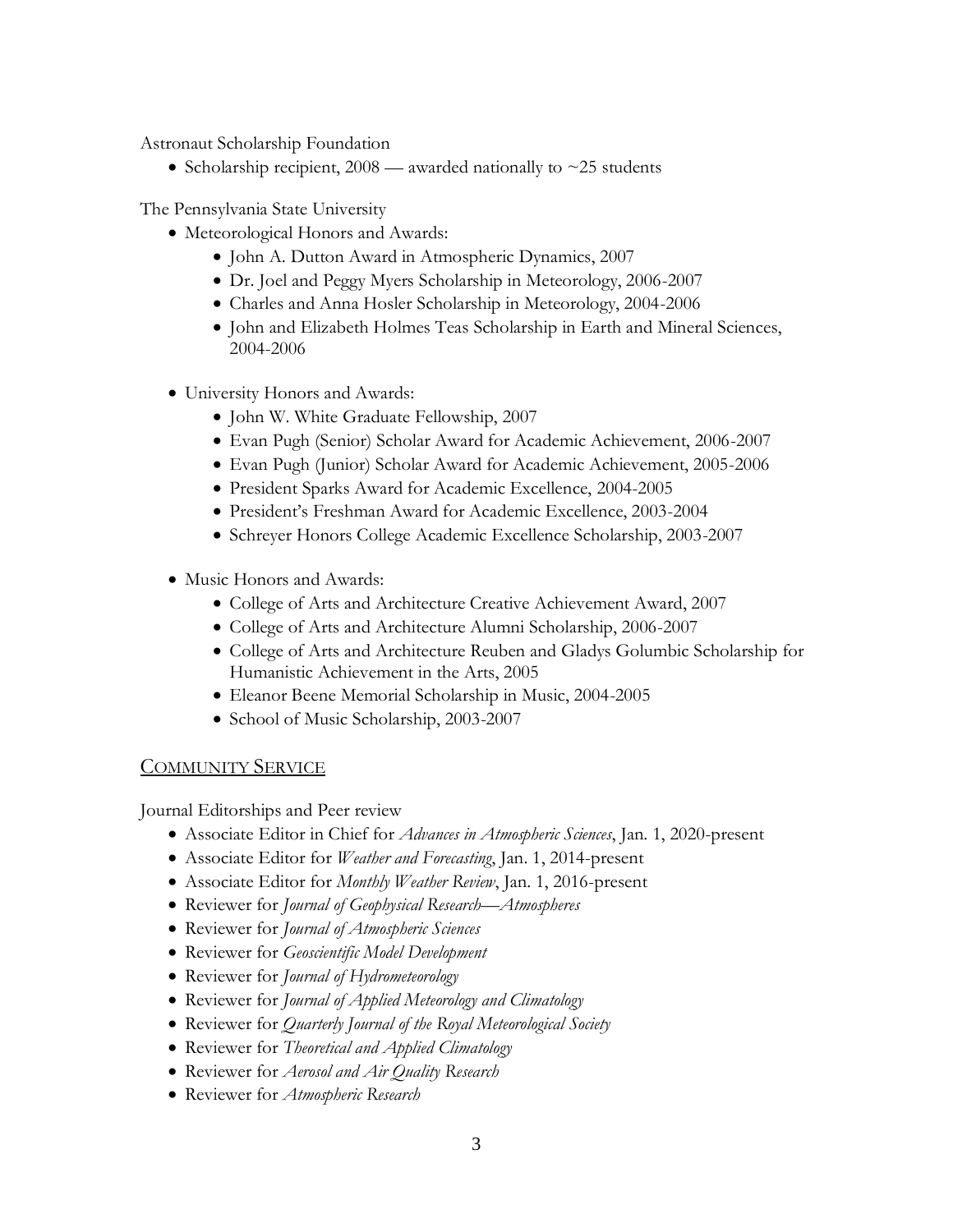- Reviewer for the *Central European Journal of Geosciences*
- Reviewer for *Meteorology and Atmospheric Physics*
- Reviewer for *Remote Sensing*
- Reviewer for *Atmospheric Chemistry and Physics*
- Reviewer for *Journal of Meteorological Research*
- Reviewer for *International Journal of Remote Sensing*
- Reviewer for *Atmospheric Pollution Research*
- Reviewer for *Atmospheric Science Letters*
- Reviewer for *Journal of Environmental Management*
- Reviewer for *Atmospheric Environment*
- Reviewer for *Scientific Online Letters on the Atmosphere*
- Reviewer for *Meteorologische Zeitschrift*
- Reviewer for *Advances in Space Research*
- Reviewer for *Journal of Atmospheric and Solar-Terrestrial Physics*
- Reviewer for *Atmosphere*
- Reviewer for *Meteorological Applications*

Grant proposal review

- National Science Foundation
- University of Wisconsin–Milwaukee
- Austrian Science Fund
- United Arab Emirates University
- Poland National Science Centre

Conference Committees

- Program Committee for the 2022 AMS WAF/NWP conferences
- Organizing committee for the System for Integrated Modeling of the Atmosphere (SIMA) Community Workshop, Virtual conference, 2020
- Science committee for the 6th International Symposium on Data Assimilation, Munich, Germany, 2018

### Internal UCAR/NCAR Service

- MMM Diversity and Inclusion Committee, 2017-present
- UCAR Awards Jury, 2016, 2017
- Various hiring committees

Field Projects and Experiments

- CONCH (Coordinated Observations of Northeast Colorado Hail), Boulder, CO, 2021: Forecaster
- Front Range Air Pollution and Photochemistry Experiment (FRAPPE), Boulder, CO, 2014: Forecaster
- Mesoscale Prediction Experiment (MPEX), Boulder, CO, 2013: Lead forecaster
- Deep Convective Clouds and Chemistry (DC3), Salina, KS, 2012: Lead forecaster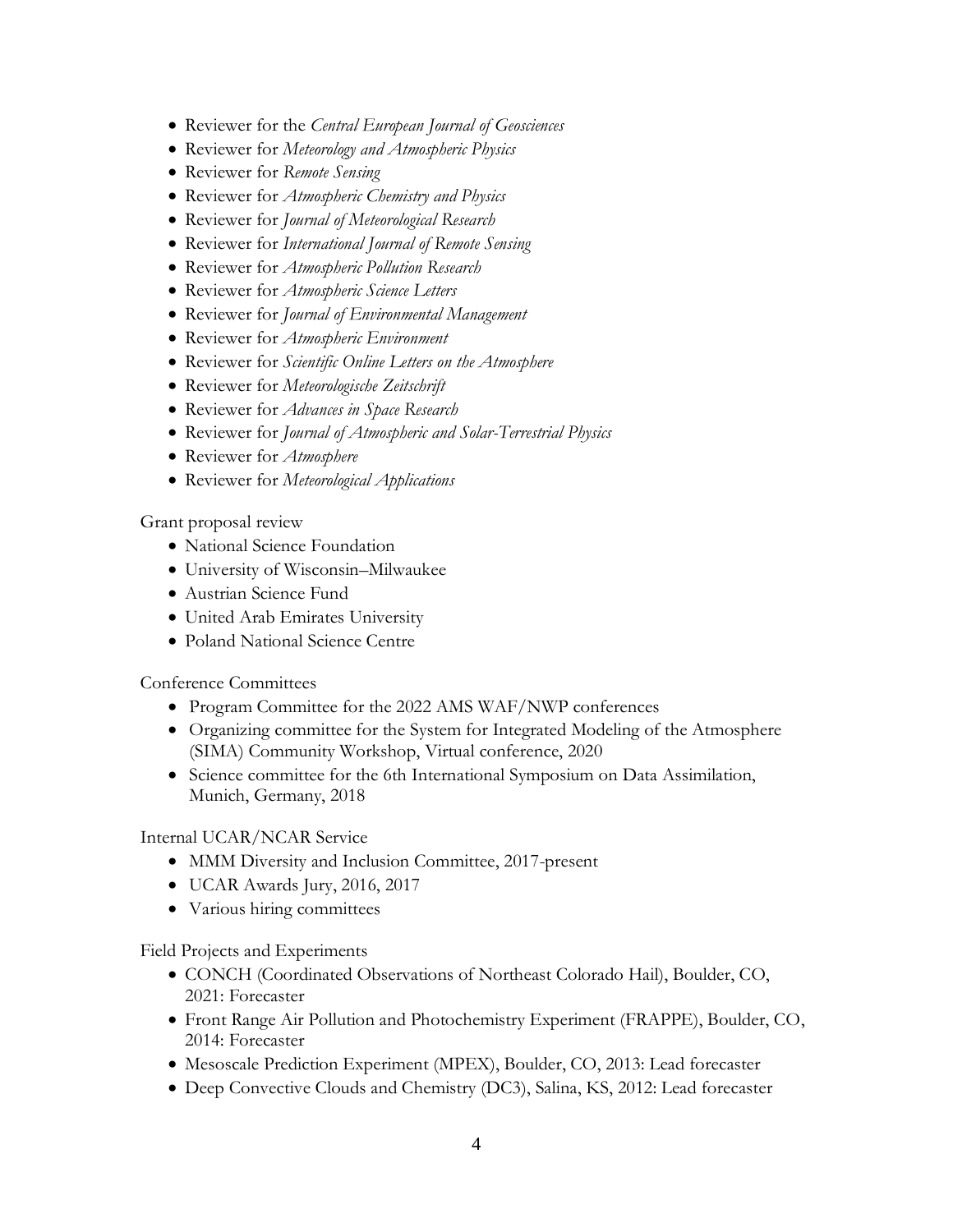- Vortex2, 2009: Participant (mobile mesonets)
- NOAA Hazardous Weather Testbed Spring Experiment, 2008, 2009, 2018, 2019, 2020, 2021: Participant

Student Mentoring/Advising

- Austin Coleman (Texas Tech University; PhD committee)
- Paola Corrales (University of Buenos Aires; mentoring)
- Mouhamet Diallo (French Guiana University; mentoring)
- Thomas Gowan (University of Utah; mentoring)
- Marika Koukoula (University of Connecticut; PhD committee)
- Xiaoshi Qiao (Nanjing University of Information Science and Technology; mentoring)
- Malcolm Wilson (Cornell University; mentoring through NCAR's SOARS program)

Educational Outreach

- K-12 science fair judge:
	- GLOBE International Virtual Science Symposium, March 2018; April 2019, 2021
	- New Vista High School, Boulder, CO, April 2015, 2019, 2020
	- Eisenhower Elementary School, Boulder, CO, February 2015
	- Peak to Peak High School, Lafayette, CO, January 2011, 2012
	- Boulder Valley School District, Boulder, CO, February 2010, 2011, 2012, 2013, 2015, 2016, 2018, 2019, 2020, 2021; March 2017
	- Oklahoma Mesonet Science Fair, Norman, OK, March 2008, February 2009
- UCAR and NCAR:
	- Instructor for GSI Tutorial for Thailand Weather Forecasters, June 2017
	- WRF Data Assimilation Tutorial instructor, July 2011, 2012, 2013, 2014, 2017, 2019; August 2015, 2016; October 2017
	- "Super Science Saturday" volunteer, October 2009, 2011; November 2015, 2017, 2018
	- Judge for summer internship program's poster session, July 2014, 2015, 2016, 2017
- American Meteorological Society:
	- Student conference presenter: "Conversations with Professionals", 92nd Annual Meeting, January 2012
	- Judge for student conference poster session, 92nd Annual Meeting, January 2012
	- Judge for WAF/NWP conference student presentations, January 2020
- American Geophysical Union:
	- Judge for student posters, Annual Fall Meeting, December 2016, 2018, 2020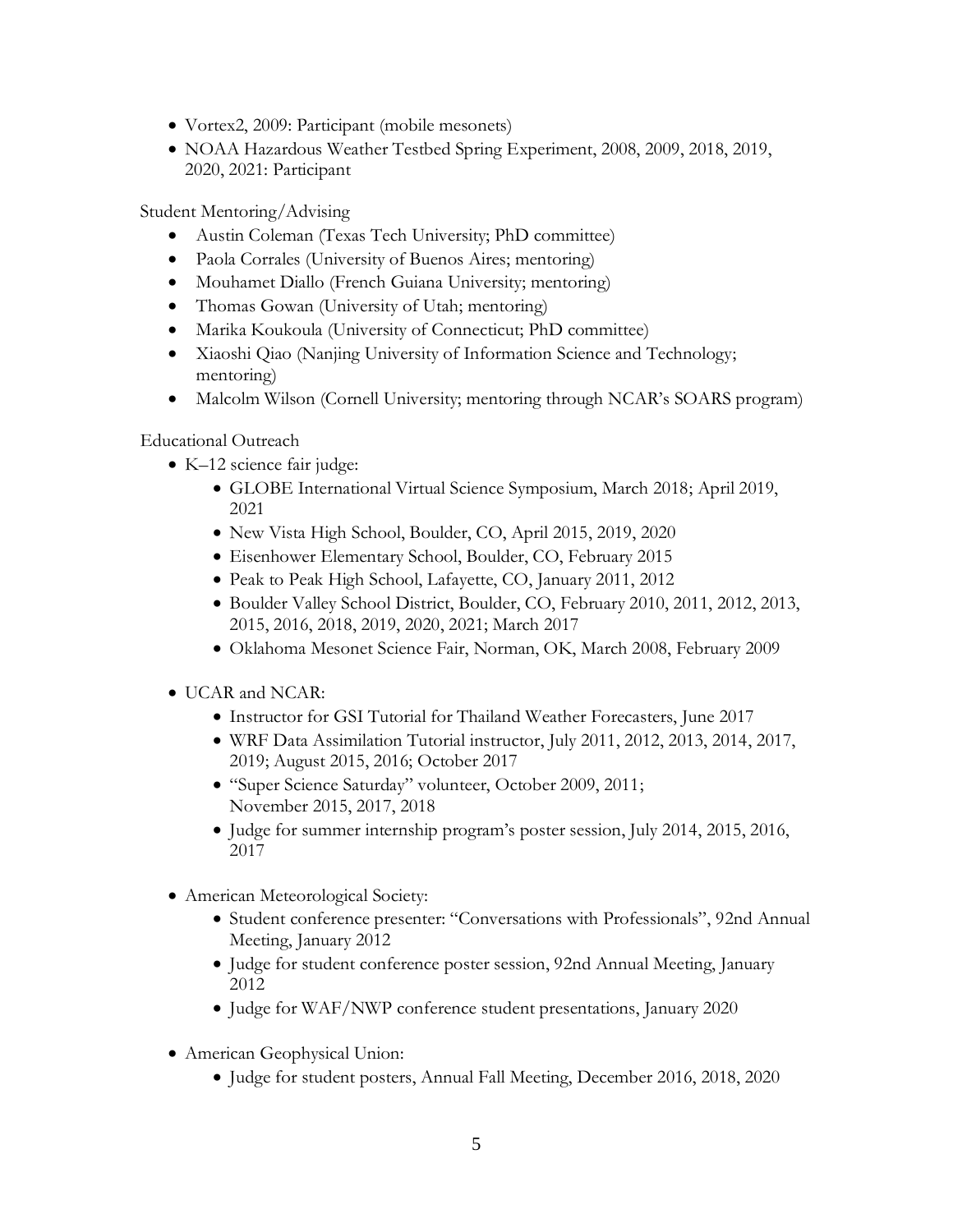- University of Colorado:
	- Selection committee for Astronaut Scholarship Foundation nominees, February 2018, March 2019, 2020, 2021
- National Oceanic and Atmospheric Administration (NOAA):
	- Reviewer for Ernest F. Hollings Scholarship, February 2018, 2020

The Pennsylvania State University Campus Weather Service

- Penn State's Campus Weather Service is the largest student-run forecasting organization in the United States of America
- President, 2006-2007
- Shift leader, 2004-2007
- Forecaster and radio broadcaster, 2003-2007

#### PROFESSIONAL MEMBERSHIPS

American Meteorological Society American Geophysical Union

#### RESEARCH GRANTS

- 11. Adapting machine learning-based convective hazard guidance to use the HRRR/RRFS (Co-PI), National Oceanographic and Atmospheric Administration, Recommended for funding, \$575,846, 2021–2023.
- 10. Diagnosing synoptic progressiveness forecast errors within the UFS MRWA (Co-PI), National Oceanographic and Atmospheric Administration, Recommended for funding, \$552,819, 2021–2023.
- 9. A collaboration between NCAR and WindBorne (PI), WindBorne Systems, \$231,066, 2021–2022.
- 8. Using convective mode information for hazard prediction with convection-allowing models (Co-PI), National Oceanographic and Atmospheric Administration Award Number NA19OAR4590128, \$731,555, 2019–2022.
- 7. Enhanced tools for high-resolution ensemble development and verification (Co-PI), National Oceanographic and Atmospheric Administration Award Number NA19OAR4590232, \$571,997, 2019–2021.
- 6. Forecast System Development Activities Toward a Convective-scale HRRR Ensemble (Co-PI), National Oceanographic and Atmospheric Administration Award Number NA17OAR4590182, \$530,134, 2017–2019.
- 5. Use of NWP Models to Identify Convective Outflows for Fire Weather Forecasting (Co-PI), Joint Fire Science Program, \$344,397, 2017–2019.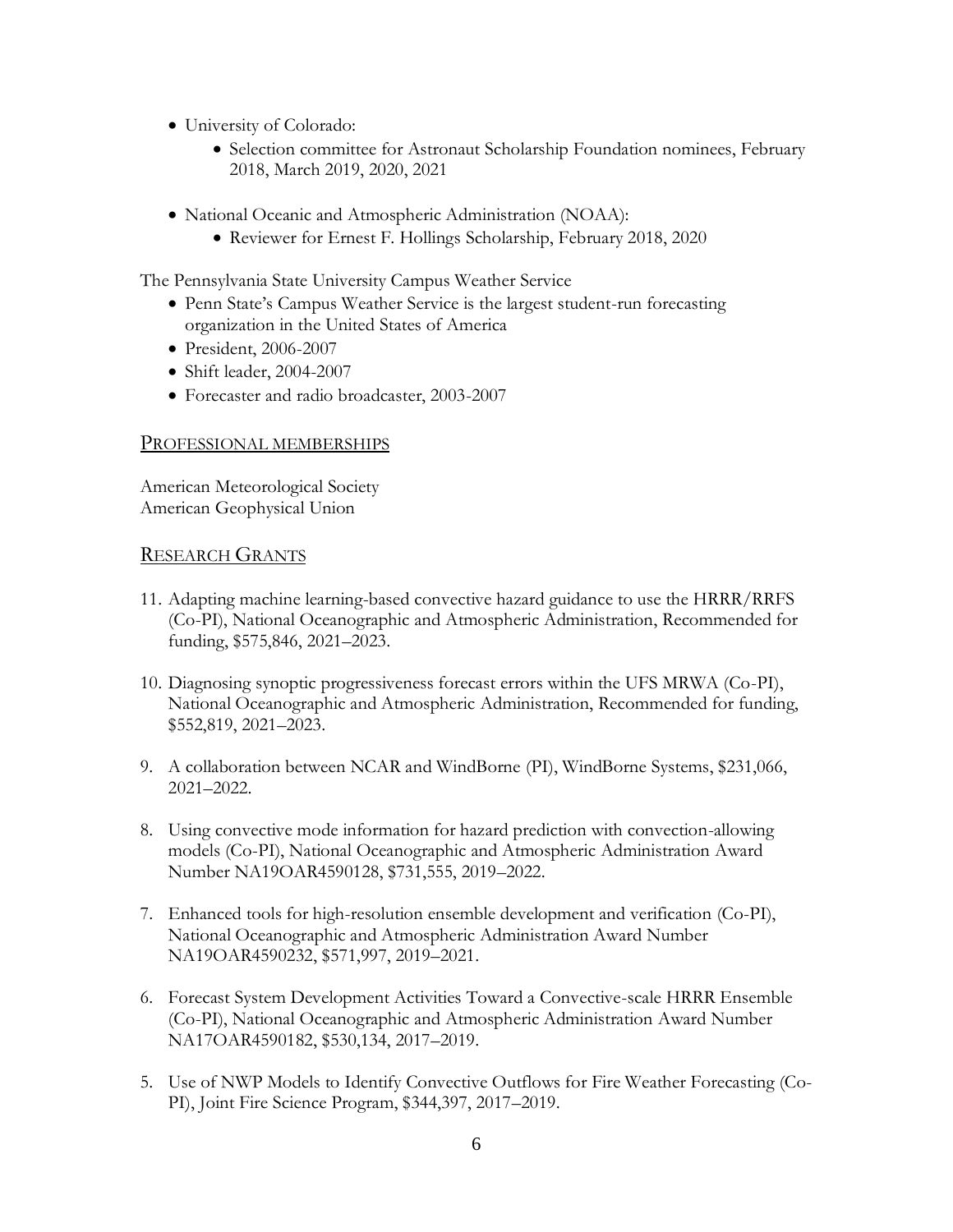- 4. Demonstration of a Rapid Update Convection-Permitting Ensemble Forecast System to Improve Flash Flood and Winter Weather Prediction (Co-PI), National Oceanographic and Atmospheric Administration Award Number NA17OAR4590122, \$293,080, 2017– 2019.
- 3. Demonstration of a Rapid Update Convection-Permitting Ensemble Forecast System to Improve Hazardous Weather Prediction (Co-PI), National Oceanographic and Atmospheric Administration Award Number NA17OAR4590114, \$285,593, 2017–2019.
- 2. Resolution Dependence of Simulated Convective Storms in the Southeast United States (Co-PI), National Oceanographic and Atmospheric Administration Award Number NA15OAR4590238, \$206,685, 2015–2017.
- 1. Convection-Permitting Ensemble Forecast System for Prediction of Extreme Weather (Co-PI), National Oceanographic and Atmospheric Administration Award Number NA15OAR4590191, \$247,208, 2015–2017.

### PEER-REVIEWED PUBLICATIONS

- 49. Koukoula, M., **C. S. Schwartz**, E. I. Nikolopoulos, and E. N. Anagnostou, 2021: Understanding the impact of soil moisture on precipitation under different climate and meteorological conditions: A numerical sensitivity study over the CONUS. *J. Geophys. Res. Atmos.*, In press, doi:10.1029/2021JD035096.
- 48. **Schwartz, C. S.**, J. Poterjoy, J. R. Carley, D. C. Dowell, G. S. Romine, and K. Ide, 2021: Comparing partial and continuously cycling ensemble Kalman filter data assimilation systems for convection-allowing ensemble forecast initialization. *Wea. Forecasting*, In press.
- 47. Koukoula, M., **C. S. Schwartz**, E. I. Nikolopoulos, and E. N. Anagnostou, 2021: Evaluation of soil state representation in the NCAR ensemble analysis system. *Journal of Hydrology*, **601**, 126617, doi:10.1016/j.jhydrol.2021.126617.
- 46. Bresch, J. F., J. G. Powers, **C. S. Schwartz**, R. A. Sobash, and J. L. Coen, 2021: Objective identification of thunderstorm gust fronts in numerical weather prediction models for fire weather forecasting. *International Journal of Wildland Fire*, **30**, 513–535, doi:10.1071/WF20059.
- 45. **Schwartz, C. S.**, G. S. Romine, and D. C. Dowell, 2021: Toward unifying short-term and next-day convection-allowing ensemble forecast systems with a continuously-cycling 3-km ensemble Kalman filter over the entire conterminous United States. *Wea. Forecasting*, **36**, 379–405, doi:10.1175/WAF-D-20-0110.1.
- 44. Sobash, R. A., G. S. Romine, and **C. S. Schwartz**, 2020: A comparison of neuralnetwork and surrogate-severe probabilistic convective hazard guidance derived from a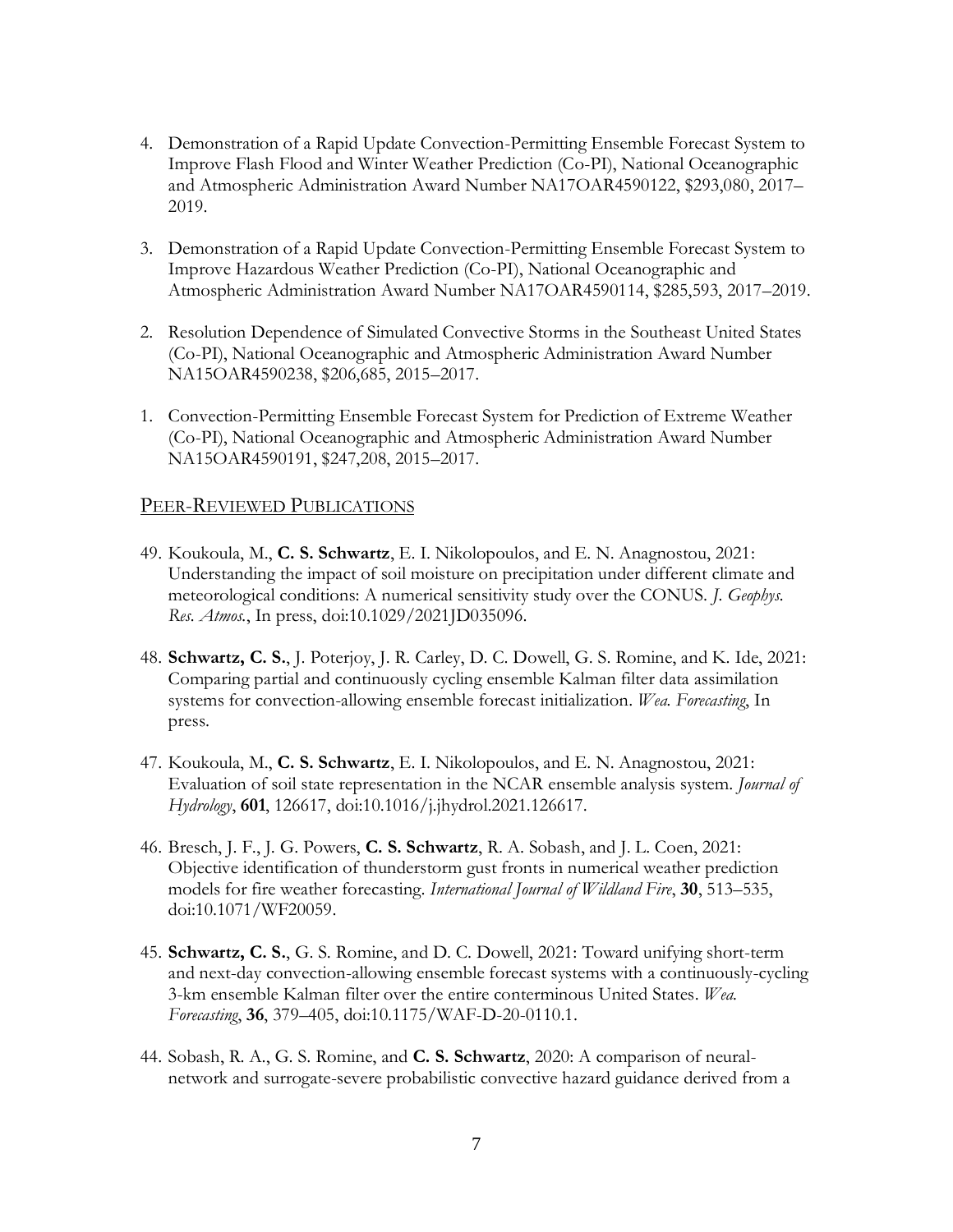convection-allowing model. *Wea. Forecasting*, **35**, 1981–2000, doi:10.1175/WAF-D-20- 0036.1.

- 43. Qiao, X., S. Wang, **C. S. Schwartz**, Z. Liu, and J. Min, 2020: A method for probability matching based on the ensemble maximum for quantitative precipitation forecasts. *Mon. Wea. Rev.*, **148**, 3379–3396, doi:10.1175/MWR-D-20-0003.1.
- 42. **Schwartz, C. S.**, M. Wong, G. S. Romine, R. A. Sobash, and K. R. Fossell, 2020: Initial conditions for convection-allowing ensembles over the conterminous United States. *Mon. Wea. Rev.*, **148**, 2645–2669, doi:10.1175/MWR-D-19-0401.1.
- 41. Choi, Y., S.‐H. Chen, C.-C. Huang, K. Earl, C.-Y. Chen, **C. S. Schwartz**, and T. Matsui, 2020: Evaluating the impact of assimilating aerosol optical depth observations on dust forecasts over North Africa and the East Atlantic using different data assimilation methods. *Journal of Advances in Modeling Earth Systems*, **12**, e2019MS001890, doi:10.1029/2019MS001890.
- 40. **Schwartz, C. S.**, and R. A. Sobash, 2019: Revisiting sensitivity to horizontal grid spacing in convection-allowing models over the central and eastern United States. *Mon. Wea. Rev.*, **147**, 4411–4435, doi:10.1175/MWR-D-19-0115.1.
- 39. Yang, J., M. Astitha, and **C. S. Schwartz**, 2019: Assessment of storm wind speed prediction using gridded Bayesian regression applied to historical events with NCAR's real‐time ensemble forecast system. *J. Geophys. Res. Atmos.*, **124**, 9241–9261, doi:10.1029/2018JD029590.
- 38. Sobash, R. A., **C. S. Schwartz**, G. S. Romine, and M. L. Weisman, 2019: Next-day prediction of tornadoes using convection-allowing models with 1-km horizontal grid spacing. *Wea. Forecasting*, **34**, 1117–1135, doi:10.1175/WAF-D-19-0044.1.
- 37. **Schwartz, C. S.**, 2019: Medium-range convection-allowing ensemble forecasts with a variable-resolution global model. *Mon. Wea. Rev.*, **147**, 2997–3023, doi:10.1175/MWR-D-18-0452.1.
- 36. **Schwartz, C. S.**, G. S. Romine, R. A. Sobash, K. R. Fossell, and M. L. Weisman, 2019: NCAR's real-time convection-allowing ensemble project. *Bull. Amer. Meteor. Soc.*, **100**, 321–343, doi:10.1175/BAMS-D-17-0297.1.
- 35. Gowan, T. M., W. J. Steenburgh, and **C. S. Schwartz**, 2018: Validation of mountain precipitation forecasts from the convection-permitting NCAR Ensemble and operational forecast systems over the Western United States. *Wea. Forecasting*, **33**, 739–765, doi:10.1175/WAF-D-17-0144.1.
- 34. Zhang, X., E. N. Anagnostou, and **C. S. Schwartz**, 2018: NWP-based adjustment of IMERG precipitation for flood-inducing complex terrain storms: Evaluation over CONUS. *Remote Sensing*, **10**, 642, doi:10.3390/rs10040642.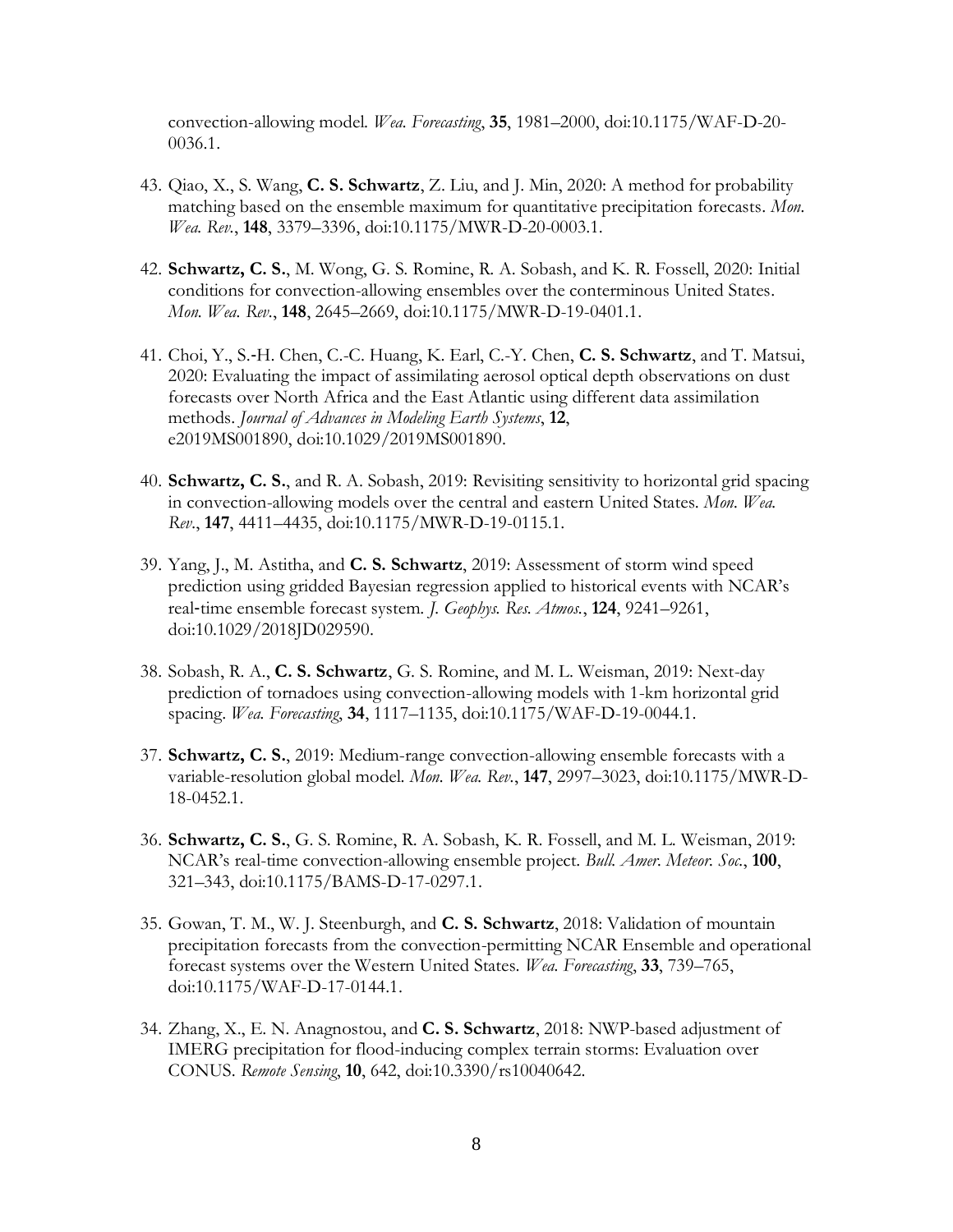- 33. **Schwartz, C. S.**, and R. A. Sobash, 2017: Generating probabilistic forecasts from convection-allowing ensembles using neighborhood approaches: A review and recommendations. *Mon. Wea. Rev.*, **145**, 3397–3418, doi:10.1175/MWR-D-16-0400.1.
- 32. **Schwartz, C. S.**, G. S. Romine, K. R. Fossell, R. A. Sobash, and M. L. Weisman, 2017: Toward 1-km ensemble forecasts over large domains. *Mon. Wea. Rev.*, **145**, 2943–2969, doi:10.1175/MWR-D-16-0410.1.
- 31. Powers, J. G., J. B. Klemp, W. C. Skamarock, C. A. Davis, J. Dudhia, D. O. Gill, J. L. Coen, D. J. Gochis, R. Ahmadov, S. E. Peckham, G. A. Grell, J. Michalakes, S. Trahan, S. G. Benjamin, C. R. Alexander, G. J. DiMego, W. Wang, **C. S. Schwartz**, G. S. Romine, Z. Liu, C. Snyder, F. Chen, M. J. Barlage, W. Yu, and M. G. Duda, 2017: The Weather Research and Forecasting (WRF) Model: Overview, system efforts, and future directions. *Bull. Amer. Meteor. Soc.*, **98**, 1717–1737, doi:10.1175/BAMS-D-15-00308.1.
- 30. **Schwartz, C. S.**, 2017: A comparison of methods used to populate neighborhood-based contingency tables for high-resolution forecast verification. *Wea. Forecasting*, **32**, 733–741, doi:10.1175/WAF-D-16-0187.1.
- 29. Sobash, R. A., G. S. Romine, **C. S. Schwartz**, D. J. Gagne, and M. L. Weisman, 2016: Explicit forecasts of low-level rotation from convection-allowing models for next-day tornado prediction. *Wea. Forecasting*, **31**, 1591–1614, doi:10.1175/WAF-D-16-0073.1.
- 28. Romine, G. S., **C. S. Schwartz**, R. D. Torn, and M. L. Weisman, 2016: Impact of assimilating dropsonde observations from MPEX on ensemble forecasts of severe weather events. *Mon. Wea. Rev.*, **144**, 3799–3823, doi:10.1175/MWR-D-15-0407.1.
- 27. **Schwartz, C. S.**, 2016: Improving large-domain convection-allowing forecasts with high-resolution analyses and ensemble data assimilation. *Mon. Wea. Rev.*, **144**, 1777–1803, doi:10.1175/MWR-D-15-0286.1.
- 26. Sobash, R. A., **C. S. Schwartz**, G. S. Romine, K. R. Fossell, and M. L. Weisman, 2016: Severe weather prediction using storm surrogates from an ensemble forecasting system. *Wea. Forecasting*, **31**, 255–271, doi:10.1175/WAF-D-15-0138.1.
- 25. **Schwartz, C. S.**, G. S. Romine, R. A. Sobash, K. R. Fossell, and M. L. Weisman, 2015: NCAR's experimental real-time convection-allowing ensemble prediction system. *Wea. Forecasting*, **30**, 1645–1654, doi:10.1175/WAF-D-15-0103.1.
- 24. **Schwartz, C. S.**, G. S. Romine, M. L. Weisman, R. A. Sobash, K. R. Fossell, K. W. Manning, and S. B. Trier, 2015: A real-time convection-allowing ensemble prediction system initialized by mesoscale ensemble Kalman filter analyses. *Wea. Forecasting*, **30**, 1158–1181, doi:10.1175/WAF-D-15-0013.1.
- 23. **Schwartz, C. S.**, Z. Liu, and X.-Y. Huang, 2015: Sensitivity of limited-area hybrid variational-ensemble analyses and forecasts to ensemble perturbation resolution. *Mon. Wea. Rev.*, **143**, 3454–3477, doi:10.1175/MWR-D-14-00259.1.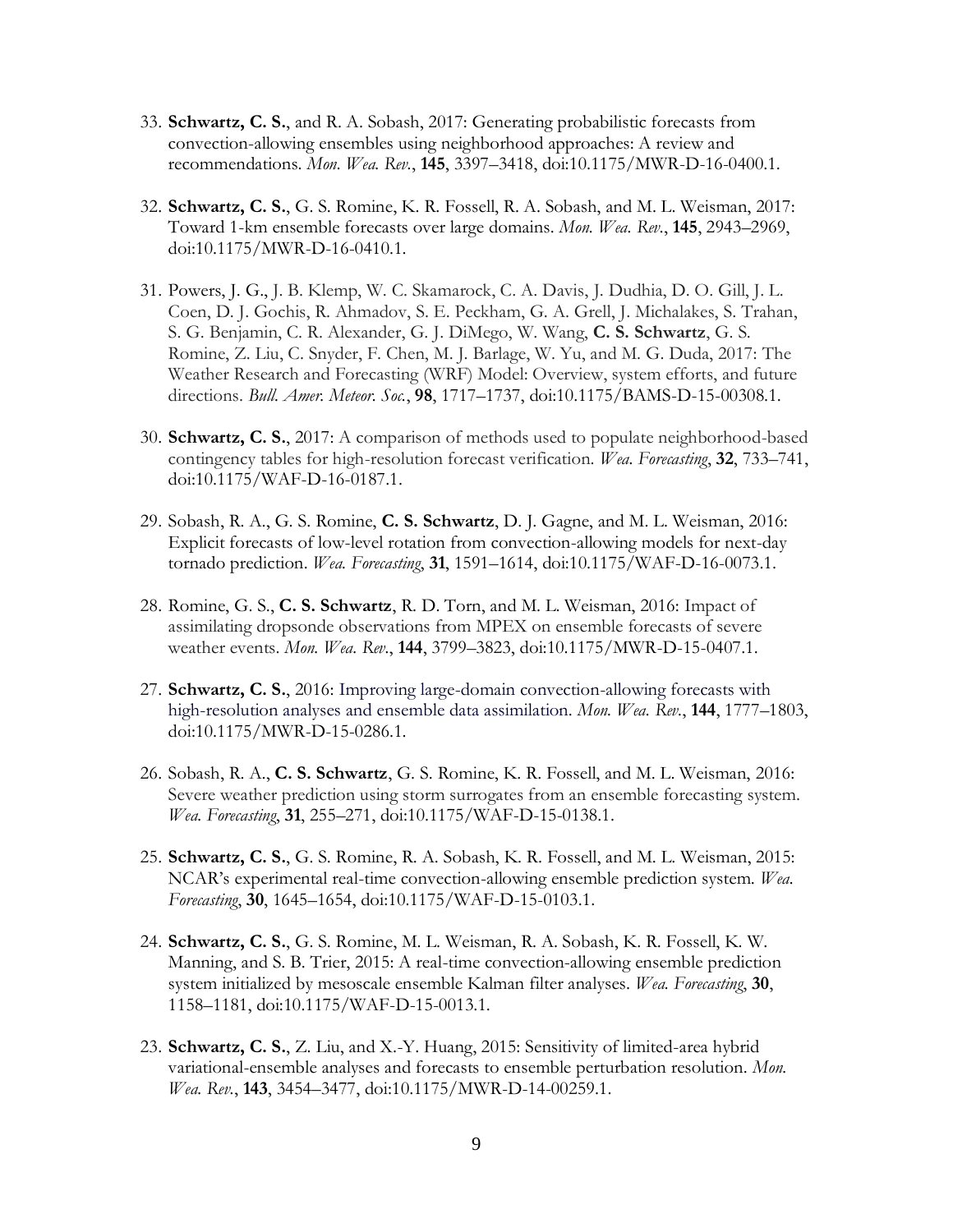- 22. Newman, K. M., **C. S. Schwartz**, Z. Liu, H. Shao, and X.-Y. Huang, 2015: Evaluating forecast impact of assimilating Microwave Humidity Sensor (MHS) radiances with a regional ensemble Kalman filter data assimilation system. *Wea. Forecasting*, **30**, 964–983, doi:10.1175/WAF-D-14-00091.1.
- 21. Weisman, M. L., R. J. Trapp, G. S. Romine, C. Davis, R. Torn, M. Baldwin, L. Bosart, J. Brown, M. Coniglio, D. Dowell, A. C. Evans, T. J. Galarneau Jr., J. Haggerty, T. Hock, K. Manning, P. Roebber, P. Romashkin, R. Schumacher, **C. S. Schwartz**, R. Sobash, D. Stensrud, and S. Trier, 2015: The Mesoscale Predictability Experiment (MPEX). *Bull. Amer. Meteor. Soc.*, **96**, 2127–2149, doi:10.1175/BAMS-D-13-00281.1.
- 20. Romine, G. S., **C. S. Schwartz**, J. Berner, K. R. Fossell, C. S. Snyder, J. L. Anderson, and M. L. Weisman, 2014: Representing forecast error in a convection-permitting ensemble system. *Mon. Wea. Rev.*, **142**, 4519–4541, doi:10.1175/MWR-D-14-00100.1.
- 19. **Schwartz, C. S.**, G. S. Romine, K. R. Smith, and M. L. Weisman, 2014: Characterizing and optimizing precipitation forecasts from a convection-permitting ensemble initialized by a mesoscale ensemble Kalman filter. *Wea. Forecasting*, **29**, 1295–1318, doi:10.1175/WAF-D-13-00145.1.
- 18. Chen, D., Z. Liu, **C. S. Schwartz**, H.-C. Lin, J. D. Cetola, Y. Gu, and L. Xue, 2014: The impact of aerosol optical depth assimilation on aerosol forecasts and radiative effects during a wild fire event over the United States. *Geosci. Model Dev.*, **7**, 2709–2715, doi:10.5194/gmd-7-2709-2014.
- 17. Pagowski, M., Z. Liu, G. A. Grell, M. Hu, H.-C. Lin, and **C. S. Schwartz**, 2014: Implementation of aerosol assimilation in Gridpoint Statistical Interpolation (v. 3.2) and WRF-Chem (v. 3.4.1). *Geosci. Model Dev.*, **7**, 1621–1627, doi:10.5194/gmd-7-1621-2014.
- 16. **Schwartz, C. S.**, Z. Liu, H.-C. Lin, and J. D. Cetola, 2014: Assimilating aerosol observations with a "hybrid" variational-ensemble data assimilation system. *J. Geophys. Res. Atmos.*, **119**, doi:10.1002/2013JD020937.
- 15. **Schwartz, C. S.**, 2014: Reproducing the September 2013 record-breaking rainfall over the Colorado Front Range with high-resolution WRF model forecasts. *Wea. Forecasting*, **29**, 393–402, doi:10.1175/WAF-D-13-00136.1.
- 14. **Schwartz, C. S.**, and Z. Liu, 2014: Convection-permitting forecasts initialized with continuously-cycling limited-area 3DVAR, ensemble Kalman filter, and "hybrid" variational-ensemble data assimilation systems. *Mon. Wea. Rev*., **142**, 716–738, doi:10.1175/MWR-D-13-00100.1.
- 13. Saide, P. E., G. R. Carmichael, Z. Liu, **C. S. Schwartz**, H.-C. Lin, A. M. da Silva, and E. Hyer, 2013: Aerosol optical depth assimilation for a size-resolved sectional model: impacts of observationally constrained, multi-wavelength and fine mode retrievals on regional scale analyses and forecasts. *Atmos. Chem. Phys.*, **13**, 10425–10444, doi:10.5194/acp-13-10425-2013.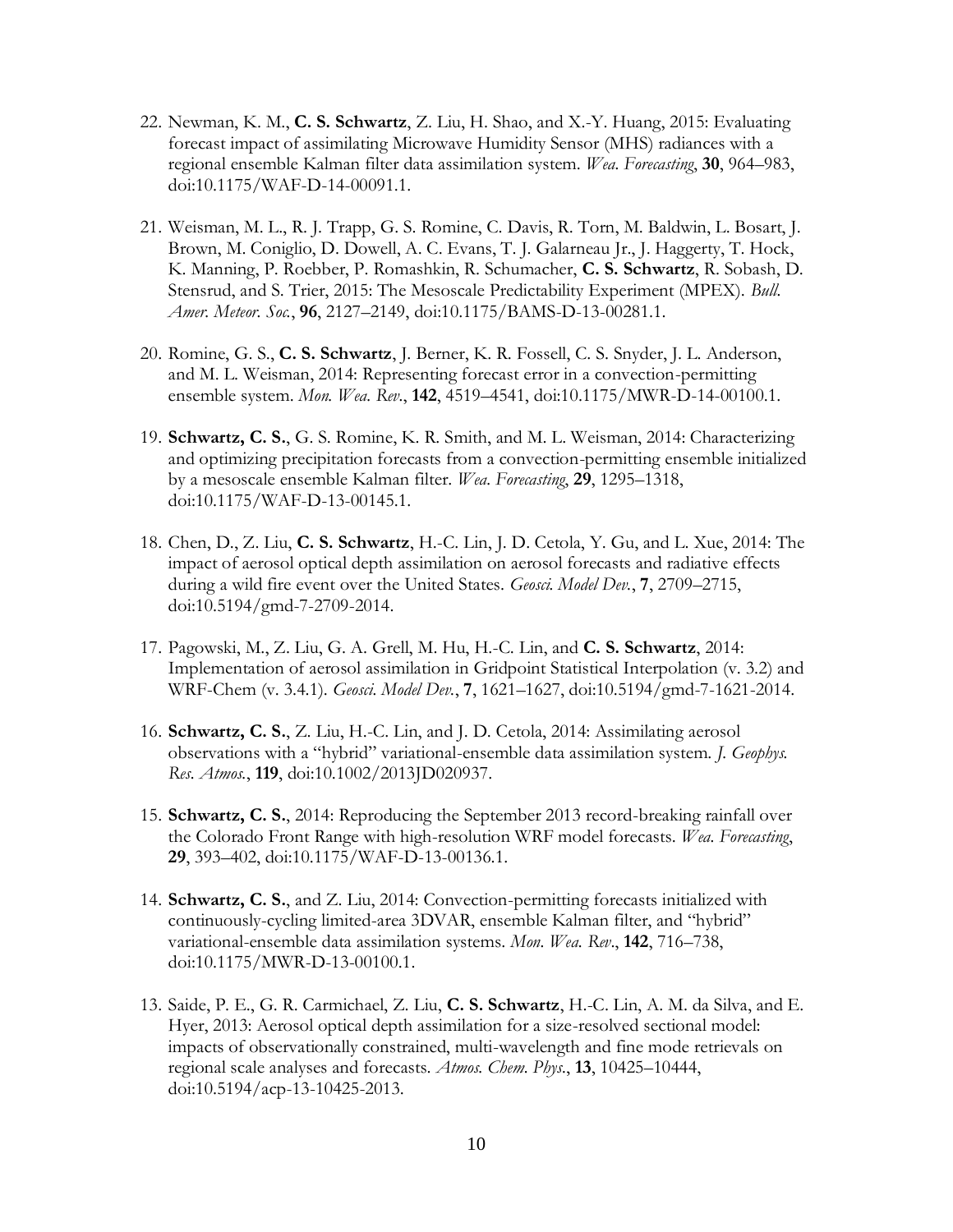- 12. **Schwartz, C. S.**, Z. Liu, X.-Y. Huang, Y.-H. Kuo, and C.-T. Fong, 2013: Comparing limited-area 3DVAR and hybrid variational-ensemble data assimilation methods for typhoon track forecasts: Sensitivity to outer loops and vortex relocation. *Mon. Wea. Rev.*, **141**, 4350–4372, doi:10.1175/MWR-D-13-00028.1.
- 11. Jiang, Z., Z. Liu, T. Wang, **C. S. Schwartz**, H.-C. Lin, and F. Jiang, 2013: Probing into the impact of  $3DVAR$  assimilation of surface  $PM_{10}$  observations over China using process analysis. *J. Geophys. Res.*, **118**, 6738–6749, doi:10.1002/jgrd.50495.
- 10. Romine, G. S., **C. S. Schwartz**, C. Snyder, J. L. Anderson, and M. L. Weisman, 2013: Model bias in a continuously cycled assimilation system and its influence on convectionpermitting forecasts. *Mon. Wea. Rev.*, **141**, 1263–1284, doi:10.1175/MWR-D-12-00112.1.
- 9. **Schwartz, C. S.**, Z. Liu, H.-C. Lin, and S. A. McKeen, 2012: Simultaneous threedimensional variational assimilation of surface fine particulate matter and MODIS aerosol optical depth. *J. Geophys. Res.*, **117**, D13202, doi:10.1029/2011JD017383.
- 8. Liu, Z., **C. S. Schwartz**, C. Snyder, and S.-Y. Ha, 2012: Impact of assimilating AMSU-A radiances on forecasts of 2008 Atlantic tropical cyclones initialized with a limited-area ensemble Kalman filter. *Mon. Wea. Rev.,* **140**, 4017–4034, doi:10.1175/MWR-D-12- 00083.1.
- 7. **Schwartz, C. S.**, Z. Liu, Y. Chen, and X.-Y. Huang, 2012: Impact of assimilating microwave radiances with a limited-area ensemble data assimilation system on forecasts of typhoon Morakot. *Wea. Forecasting*, **27**, 424–437, doi:10.1175/WAF-D-11-00033.1.
- 6. Liu, Z., Q. Liu, H.-C. Lin, **C. S. Schwartz**, Y.-H. Lee, and T. Wang, 2011: Threedimensional variational assimilation of MODIS aerosol optical depth: Implementation and application to a dust storm over East Asia. *J. Geophys. Res.*, **116**, D23206, doi:10.1029/2011JD016159.
- 5. Brooks, H. E., P. T. Marsh, A. M. Kowaleski, P. Groenemeijer, T. E. Thompson, **C. S. Schwartz**, C. M. Shafer, A. Kolodziej, N. Dahl, and D. Buckey, 2011: Evaluation of European Storm Forecast Experiment (ESTOFEX) forecasts. *Atmos. Res.*, **100**, 538–546, doi:10.1016/j/atmosres.2010.09.004.
- 4. Kain, J. S., M. Xue, M. C. Coniglio, S. J. Weiss, F. Kong, T. L. Jensen, B. G. Brown, J. Gao, K. Brewster, K. W. Thomas, Y. Wang, **C. S. Schwartz**, and J. J. Levit, 2010: Assessing advances in the assimilation of radar data and other mesoscale observations within a collaborative forecasting–research environment. *Wea. Forecasting*, **25**, 1510–1521, doi:10.1175/2010WAF2222405.1.
- 3. **Schwartz, C. S.**, J. S. Kain, S. J. Weiss, M. Xue, D. R. Bright, F. Kong, K. W. Thomas, J. J. Levit, M. C. Coniglio, and M. S. Wandishin, 2010: Toward improved convectionallowing ensembles: Model physics sensitivities and optimizing probabilistic guidance with small ensemble membership. *Wea. Forecasting*, **25**, 263–280, doi:10.1175/2009WAF2222267.1.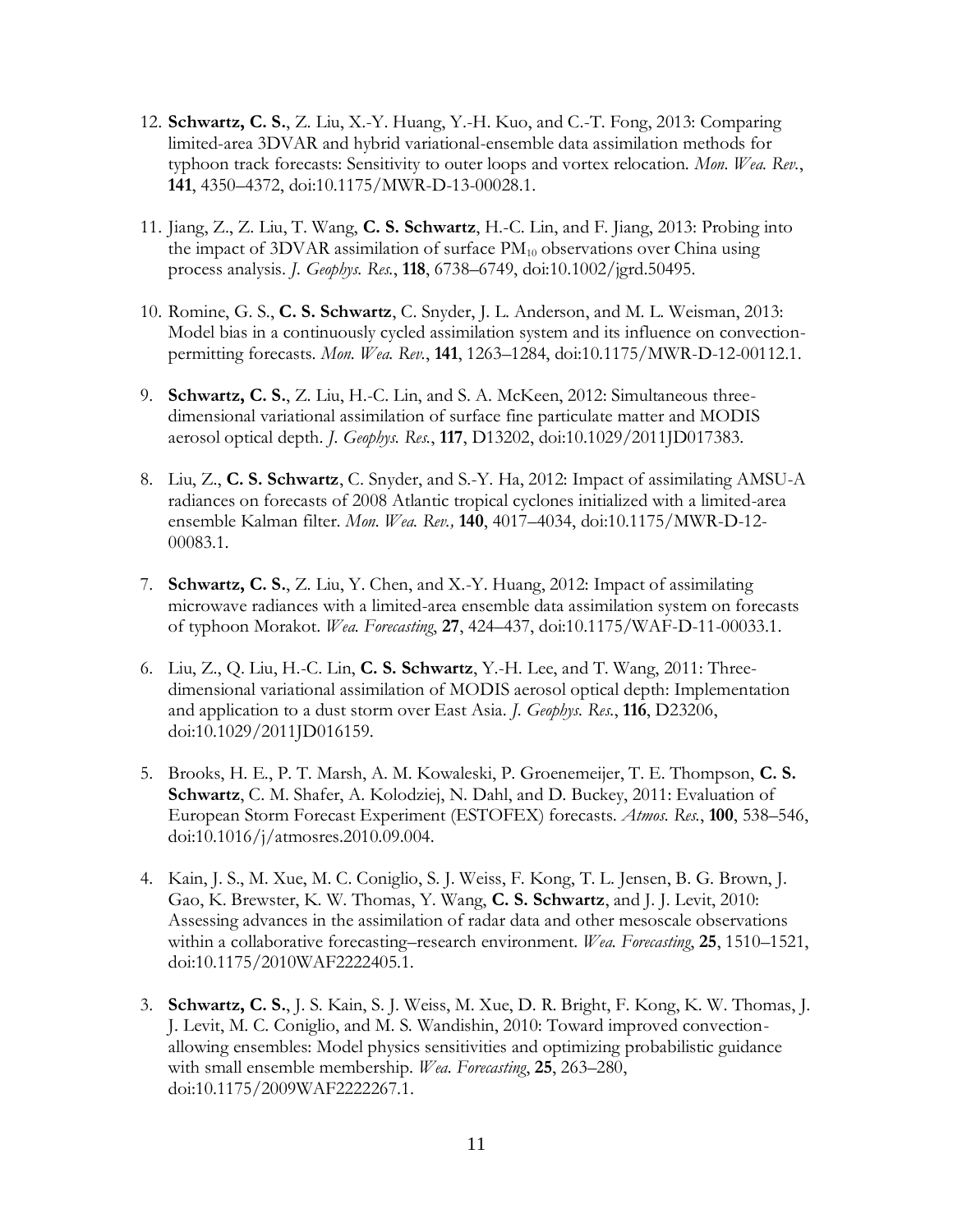- 2. **Schwartz, C. S.**, J. S. Kain, S. J. Weiss, M. Xue, D. R. Bright, F. Kong, K. W. Thomas, J. J. Levit, and M. C. Coniglio, 2009: Next-day convection-allowing WRF model guidance: A second look at 2 vs. 4 km grid spacing. *Mon. Wea. Rev.*, **137**, 3351–3372, doi:10.1175/2009MWR2924.1.
- 1. Kain, J. S., S. J. Weiss, D. R. Bright, M. E. Baldwin, J. J. Levit, G. W. Carbin, **C. S. Schwartz**, M. L. Weisman, K. K. Droegemeier, D. B. Weber, and K. W. Thomas, 2008: Some practical considerations regarding horizontal resolution in the first generation of operational convection-allowing NWP. *Wea. Forecasting*, **23**, 931–952, doi:10.1175/WAF2007106.1.

#### NON-REFEREED PUBLICATIONS (IF FIRST AUTHOR, ALSO ORAL PRESENTATION)

- 12. Bresch, J. F., J. G. Powers, **C. S. Schwartz**, and J. L. Coen, 2019: Supporting fire weather forecasting through a tool to identify convective outflows in numerical weather prediction models. Proceedings, *6th Intl Fire Behavior and Fuels Conference*, Albuquerque, NM, The International Association of Wildland Fire, May 2019.
- 11. Descombes, G., T. D. Auligne, H.-C. Lin, D. Xu, **C. S. Schwartz**, and F. Vandenberghe, 2014: Multi-sensor Advection Diffusion nowCast (MADCast) for cloud analysis and short-term prediction. NCAR Technical Note NCAR/TN-509+STR, 21 pp, doi: 10.5065/D62V2D37.
- 10. **Schwartz, C. S.**, Z. Liu, X.-Y. Huang, and Y.-H. Kuo, 2014: A limited-area dualresolution hybrid-variational ensemble data assimilation system for the WRF model. Preprints,  $15<sup>th</sup> WRF User's Workshop, Boulder, CO, National Center for Atmospheric$ Research, 6A.3.
- 9. **Schwartz, C. S.**, and Z. Liu, 2012: Bias correction and assimilation of microwave radiance measurements over the Antarctic. Preprints, *16th Symposium on Integrated Observing and Assimilation Systems for the Atmosphere, Oceans and Land Surface*, New Orleans, LA, Amer. Meteor. Soc., 10.1.
- 8. **Schwartz, C. S.**, and Z. Liu, 2011: Assimilating satellite microwave radiance measurements over the Antarctic. Preprints, *12th WRF Users' Workshop*, Boulder, CO, National Center for Atmospheric Research, 7B.1.
- 7. Liu, Z., Q. Liu, H.-C. Lin, **C. S. Schwartz**, and Y.-H. Lee, 2011: Assimilating MODIS aerosol optical depth using WRF/Chem and GSI: Application to a Chinese dust storm. Preprints,  $12^{th}$  *WRF Users' Workshop*, Boulder, CO, National Center for Atmospheric Research, 8A.4.
- 6. **Schwartz, C. S.**, Z. Liu, Y. Chen, and X.-Y. Huang, 2011: Satellite radiance data assimilation with a limited-area ensemble Kalman filter and 3D-Var analysis system. Preprints, *15th Symposium on Integrated Observing and Assimilation Systems for the Atmosphere, Oceans and Land Surface*, Seattle, WA, Amer. Meteor. Soc., 5.5.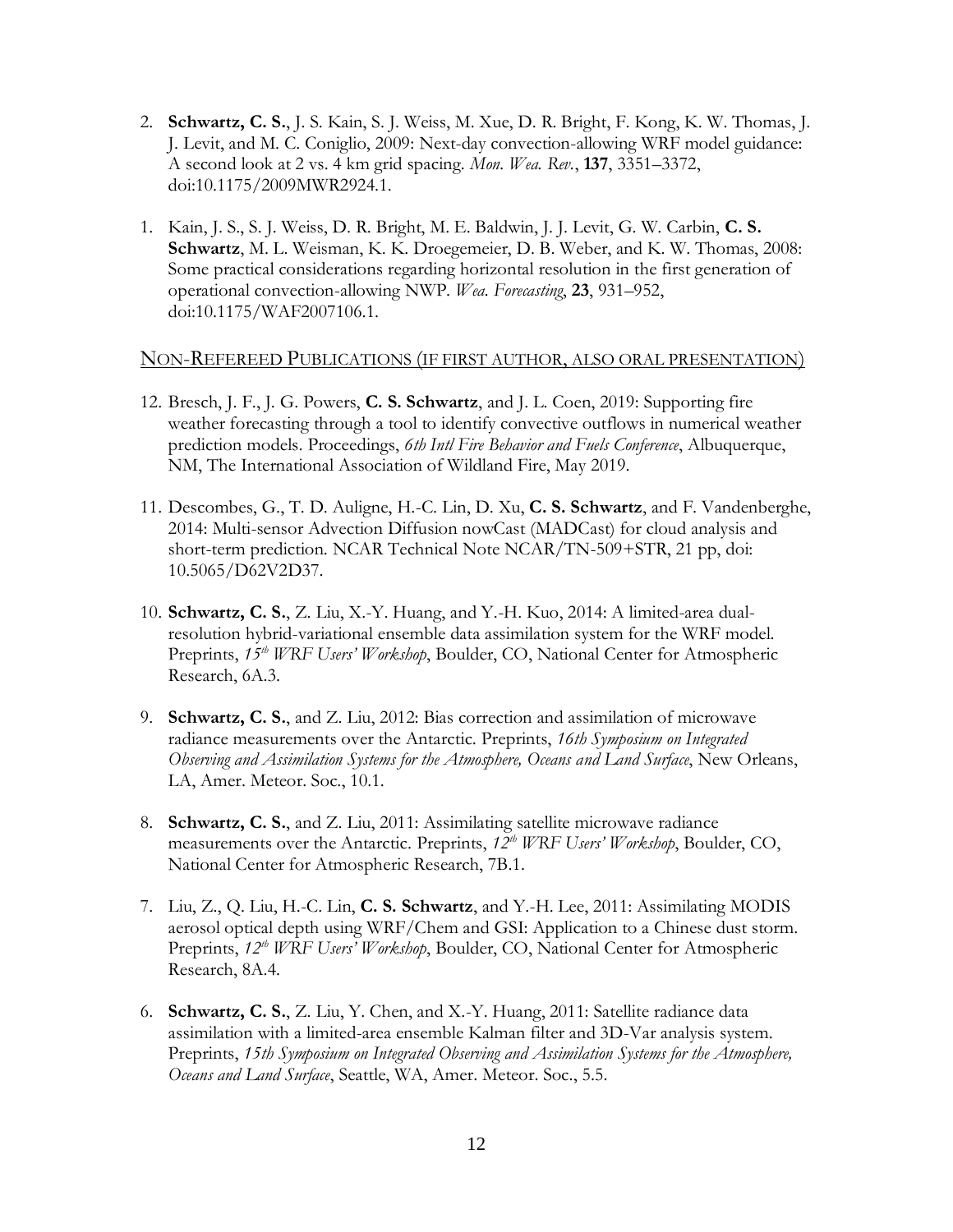- 5. **Schwartz, C. S.**, Z. Liu, Y. Chen, and X.-Y. Huang, 2010: Studying typhoon Morakot with a coupled WRFDA-DART system. Preprints, *11th WRF Users' Workshop*, Boulder, CO, National Center for Atmospheric Research, 3A.11.
- 4. Kain, J. S., S. J. Weiss, M. C. Coniglio, M. Xue, F. Kong, M. L. Weisman, M. Pyle, R. A. Sobash, **C. S. Schwartz**, D. R. Bright, J. J. Levit, and G. W. Carbin, 2009: New developments in applied research for severe weather convection forecasting in the Hazardous Weather Testbed, Norman, OK, U.S.A. Preprints, *5 th European Conference on Severe Storms*, Landshut, Germany, O05-20.
- 3. **Schwartz, C. S.**, J. S. Kain, S. J. Weiss, M. Xue, D. R. Bright, F. Kong, K. W. Thomas, J. J. Levit, M. C. Coniglio, and M. S. Wandishin, 2009: Optimizing probabilistic high resolution ensemble guidance for hydrologic prediction. Preprints, *23rd Conference on Hydrology*, Phoenix, AZ, Amer. Meteor. Soc., 9.4.
- 2. Kain, J. S., S. J. Weiss, S. R. Dembek, J. J. Levit, D. R. Bright, J. L. Case, M. C. Coniglio, A. R. Dean, R. A. Sobash, and **C. S. Schwartz**, 2008: Severe-weather forecast guidance from the first generation of large domain convection-allowing models: Challenges and opportunities. Preprints, *24th Conference on Severe Local Storms*, Savannah, GA, Amer. Meteor. Soc., 12.1.
- 1. **Schwartz, C. S.**, J. S. Kain, S. J. Weiss, M. Xue, D. R. Bright, F. Kong, K. W. Thomas, J. J. Levit, M. C. Coniglio, and M. S. Wandishin, 2008: Toward improved convectionallowing ensembles: Model physics sensitivities and optimizing probabilistic guidance with small ensemble membership. Preprints, *24th Conference on Severe Local Storms*, Savannah, GA, Amer. Meteor. Soc., 11A.5.

### SELECTED FIRST-AUTHORED PRESENTATIONS

- 43. **Schwartz, C. S.**, J. Poterjoy, and G. S. Romine, 2021: Comparing convection-allowing ensemble forecasts initialized from partial and continuously cycling ensemble Kalman filter data assimilation systems. *25th Conference on Integrated Observing and Assimilation Systems for the Atmosphere, Oceans, and Land Surface*, Virtual, American Meteorological Society, 10.2.
- 42. **Schwartz, C. S.**, G. S. Romine, and D. C. Dowell, 2020: Experiments with a continuously-cycling 3-km ensemble Kalman filter over the entire conterminous United States. *American Geophysical Union Fall Meeting*, Virtual, American Geophysical Union, A250-01.
- 41. **Schwartz, C. S.**, and R. A. Sobash, 2020: Precipitation forecast sensitivity to horizontal grid spacing in convection-allowing models over the central–eastern United States. *Northeast Regional Operational Workshop XXI*, Virtual, National Weather Service and University at Albany, Session B.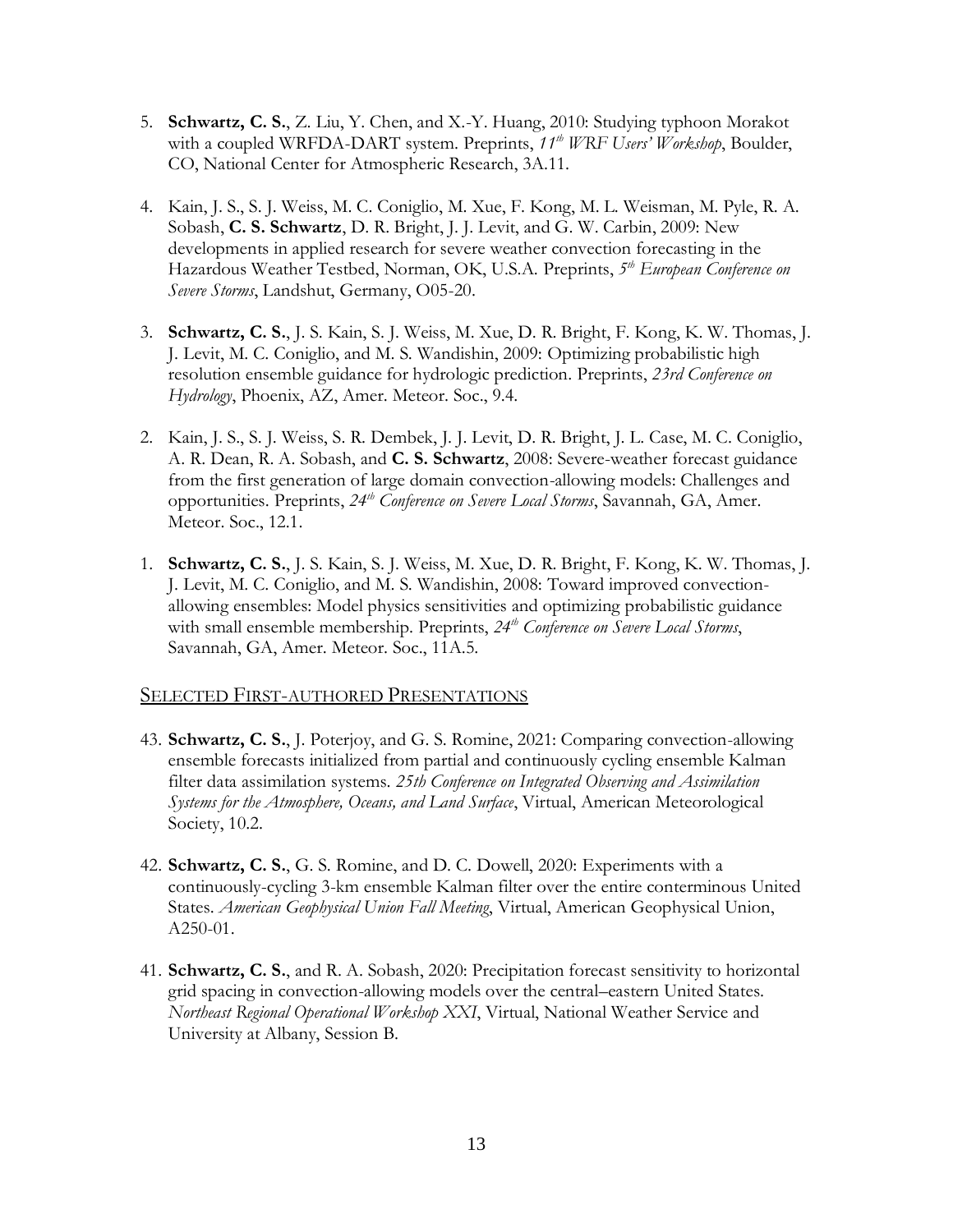- 40. **Schwartz, C. S.**, G. Romine, R. Sobash, K. Fossell, and M. Weisman, 2020: Convectionallowing ensemble research at NCAR. *4th Convective Scale Modelling Workshop,* Boulder, CO, 10b. (invited)
- 39. **Schwartz, C. S.**, G. S. Romine, and J. Bresch, 2020: Experiments with a 3-km ensemble Kalman filter data assimilation system over the entire conterminous United States. *24th Conference on Integrated Observing and Assimilation Systems for the Atmosphere, Oceans, and Land Surface*, Boston, MA, American Meteorological Society, 13.5.
- 38. **Schwartz, C. S.**, and R. A. Sobash, 2020: Revisiting sensitivity to horizontal grid spacing in convection-allowing models over the central-eastern United States using a large dataset. *30th Conference on Weather Analysis and Forecasting/26th Conference on Numerical Weather Prediction*, Boston, MA, American Meteorological Society, 8C.6.
- 37. **Schwartz, C. S.**, and R. A. Sobash, 2020: Convection-allowing medium-range severe weather guidance from a variable-resolution global ensemble. *Severe Local Storms Symposium*, Boston, MA, American Meteorological Society, 4.3.
- 36. **Schwartz, C. S.**, and R. A. Sobash, 2020: Clarifying applications of neighborhood approaches to high-resolution forecasts. *26th Conference on Probability and Statistics*, Boston, MA, American Meteorological Society, 2.3.
- 35. **Schwartz, C. S.**, 2019: Medium-range convection-allowing ensemble forecasts with a variable-resolution global model. *18th Conference on Mesoscale Processes*, Savannah, GA, American Meteorological Society, 4.5.
- 34. **Schwartz, C. S.**, and R. A. Sobash, 2019: Revisiting sensitivity to horizontal grid spacing in convection-allowing models over the central–eastern United States using a large dataset. *Joint WRF/MPAS Users' Workshop*, Boulder, CO, National Center for Atmospheric Research, 6.5.
- 33. **Schwartz, C. S.**, and R. A. Sobash, 2018: Global convection-allowing ensemble forecasts with MPAS. *Joint WRF/MPAS Users' Workshop*, Boulder, CO, National Center for Atmospheric Research, 10.5.
- 32. **Schwartz, C. S.**, G. S. Romine, R. A. Sobash, K. R. Fossell, and M. Wong, 2018: Evaluating the NCAR Ensemble's initialization approach. *29th Conference on Weather Analysis and Forecasting/25th Conference on Numerical Weather Prediction*, Denver, CO, American Meteorological Society, 15B.1.
- 31. **Schwartz, C. S.**, G. S. Romine, K. R. Fossell, R. A. Sobash, and M. L. Weisman, 2018: Recent progress in high-resolution ensemble development over the United States. *WRF-GRAPES workshop*. Boulder, CO, National Center for Atmospheric Research. (invited)
- 30. **Schwartz, C. S.**, G. S. Romine, and K. R. Fossell, 2018: How does covariance inflation impact EnKF-initialized convection-allowing ensemble forecasts? *6th International Symposium on Data Assimilation*, Munich, Germany, Ludwig-Maximilians University, 7.1.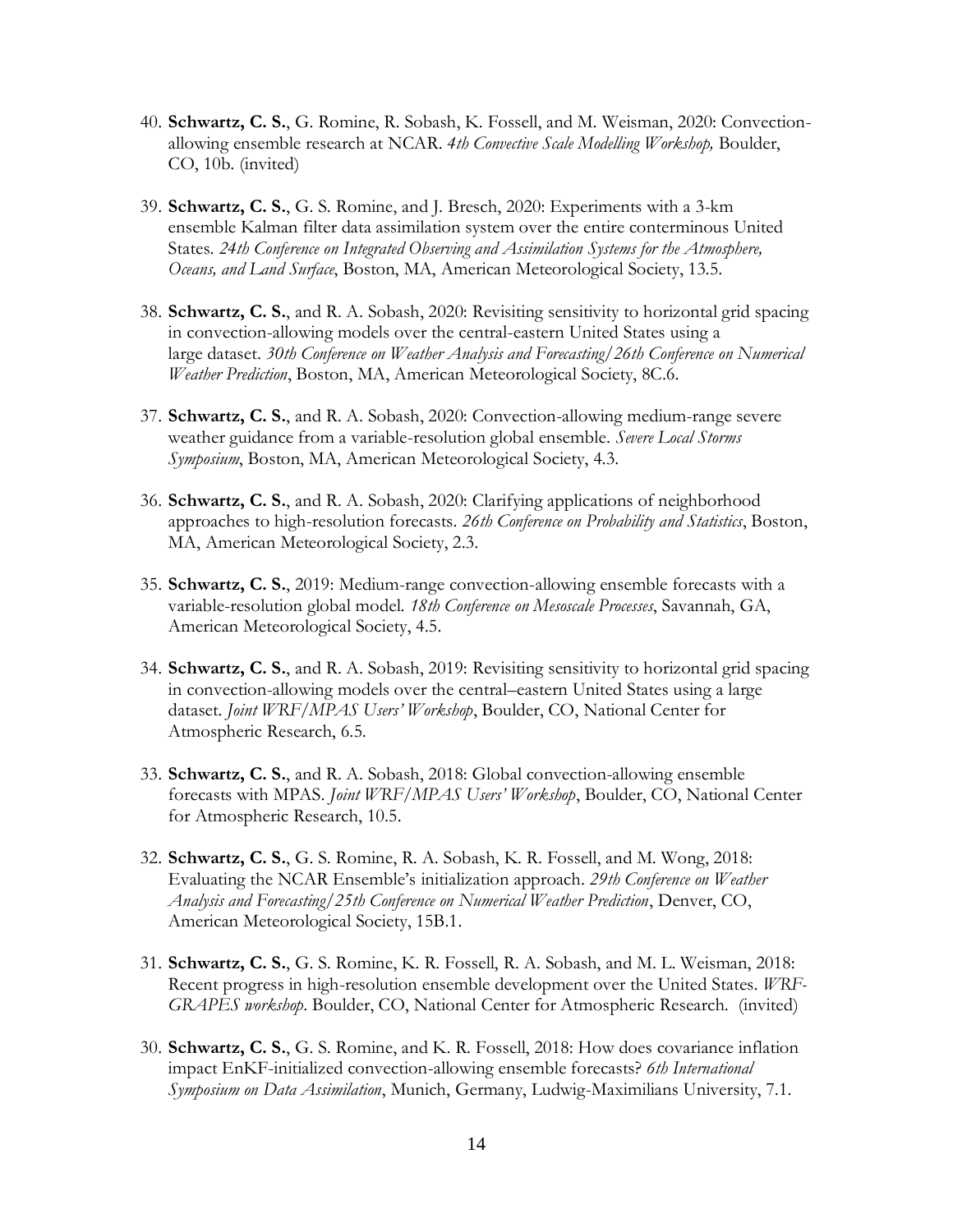- 29. **Schwartz, C. S.**, G. S. Romine, K. R. Fossell, R. A. Sobash, and M. L. Weisman, 2017: Comparing 3- and 1-km probabilistic forecasts from WRF model ensembles over the United States. *NCAS/NCAR WRF Tutorials and Workshop*, Durham, England.
- 28. **Schwartz, C. S.**, 2017: Ensemble forecast verification. *18th WRF Users' Workshop*, Boulder, CO, National Center for Atmospheric Research. (invited)
- 27. **Schwartz, C. S.**, G. S. Romine, K. R. Fossell, R. A. Sobash, and M. L. Weisman, 2017: Toward 1-km ensemble forecasts over large domains. *18th WRF Users' Workshop*, Boulder, CO, National Center for Atmospheric Research, 3.1.
- 26. **Schwartz, C. S.**, and R. A. Sobash, 2017: Generating probabilistic forecasts from convection-allowing ensembles using neighborhood approaches: A review and recommendations. *7th International Verification Methods Workshop*, Berlin, Germany, World Meteorological Organization, PROB ENS-5.
- 25. **Schwartz, C. S.**, G. S. Romine, R. A. Sobash, and K. R. Fossell, 2016: NCAR's experimental real-time convection-allowing ensemble prediction system. *American Geophysical Union Fall Meeting*, San Francisco, CA, American Geophysical Union, IN31F-02.
- 24. **Schwartz, C. S.**, G. S. Romine, R. A. Sobash, and K. R. Fossell, 2016: Toward operational convection-allowing ensembles over the United States. *Northeast Regional Operational Workshop XVII*, Albany, NY, National Weather Service and University at Albany, Session F.
- 23. **Schwartz, C. S.**, 2016: Can high-resolution ensemble forecasts improve wind flow modeling? *Wind Resource & Project Energy Assessment Conference 2016*, Minneapolis, MN, American Wind Energy Association. (invited)
- 22. **Schwartz, C. S.**, 2016: Ensemble forecast verification. "*Ensemble prediction with the WRF model" mini-tutorial*, Boulder, CO, National Center for Atmospheric Research. (invited)
- 21. **Schwartz, C. S.**, G. S. Romine, R. A. Sobash, and K. R. Fossell, 2016: An update on NCAR's experimental real-time convection-allowing ensemble prediction system. *17th WRF Users' Workshop*, Boulder, CO, National Center for Atmospheric Research, 9.4.
- 20. **Schwartz, C. S.**, G. S. Romine, R. A. Sobash, and K. R. Fossell, 2016: NCAR's experimental real-time convection-allowing ensemble prediction system. *Second annual NCAR Day of Networking and Discovery*, Boulder, CO.
- 19. **Schwartz, C. S.**, 2016: Toward unified convection-allowing analysis and forecast systems over large domains. *NCAR/MMM Seminar Series*, Boulder, CO. (invited)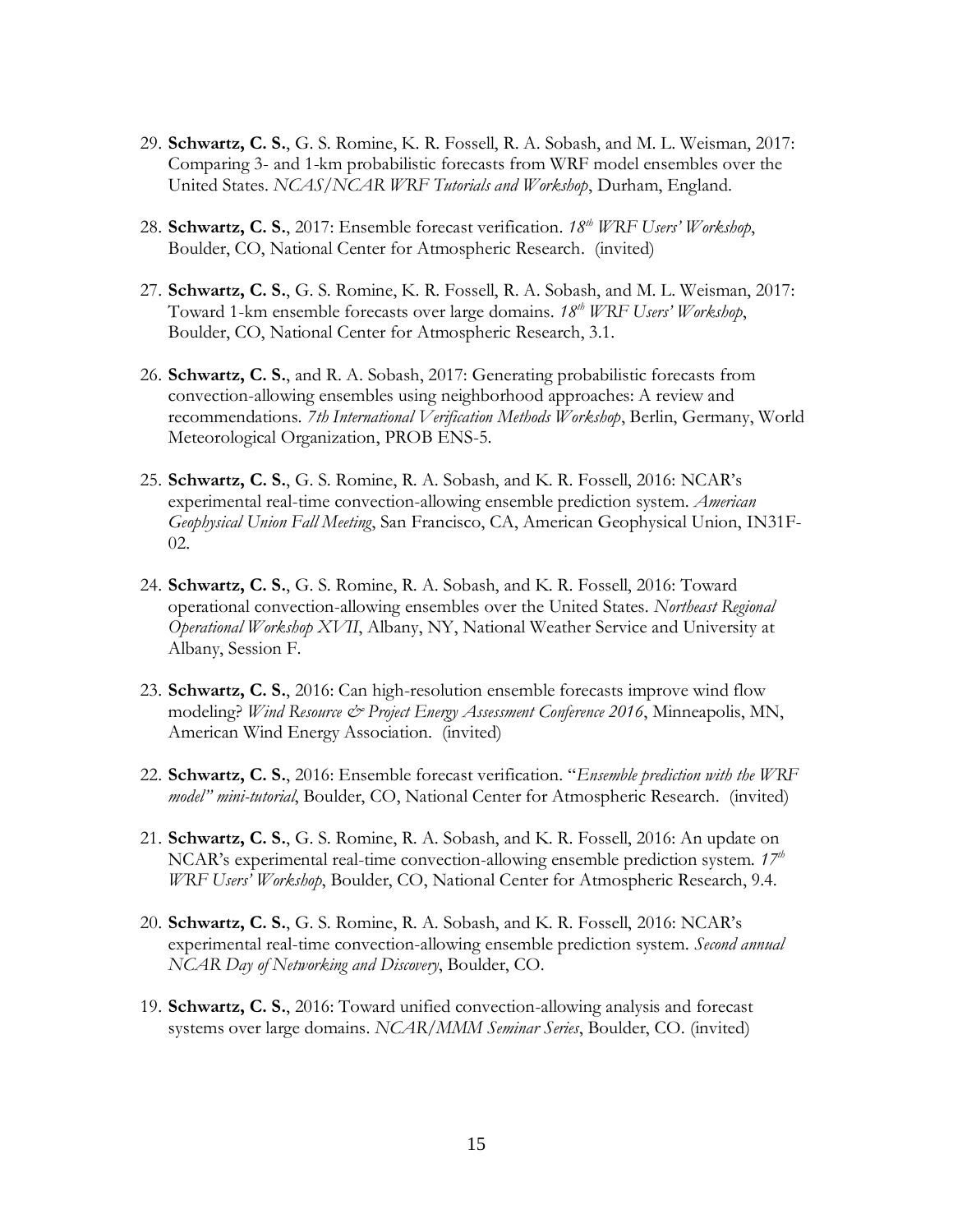- 18. **Schwartz, C. S.**, 2015: The future of weather forecasting: high-resolution ensembles. University of Connecticut, Department of Civil & Environmental Engineering, Storrs, CT. (invited)
- 17. **Schwartz, C. S.**, 2015: Practical applications of hybrid variational-ensemble data assimilation approaches. *IMAGe Theme of the Year—Frontiers in Ensemble Data Assimilation for Geoscience Applications*, Boulder, CO, National Center for Atmospheric Research. (invited)
- 16. **Schwartz, C. S.**, 2015: Toward large-domain high-resolution continuously cycling data assimilation systems. *16th WRF Users' Workshop*, Boulder, CO, National Center for Atmospheric Research, 4A.2.
- 15. **Schwartz, C. S.**, and Z. Liu, 2014: Convection-permitting forecasts initialized with continuously cycling limited-area 3DVAR, ensemble Kalman filter, and "hybrid" variational-ensemble data assimilation systems. *1st World Weather Open Science Conference*, Montreal, Quebec, World Meteorological Organization, SCI-PS103.02.
- 14. **Schwartz C. S.**, 2014: Some best practices for WRFDA. *15th WRF Users' Workshop*, Boulder, CO, National Center for Atmospheric Research. (invited)
- 13. **Schwartz, C. S.**, and Z. Liu, 2013: Convection-permitting forecasts initialized with continuously cycling limited-area 3DVAR, ensemble Kalman filter, and "hybrid" variational-ensemble data assimilation systems. *15th Conference on Mesoscale Processes*, Portland, OR, Amer. Meteor. Soc., 9.6.
- 12. **Schwartz, C. S.**, Z. Liu, X.-Y. Huang, Y.-H. Kuo, and C.-T. Fong, 2013: Comparing limited-area 3DVAR and hybrid variational-ensemble data assimilation methods for typhoon track forecasts: Sensitivity to outer loops and vortex relocation. *14th WRF Users' Workshop*, Boulder, CO, National Center for Atmospheric Research, 5A.1.
- 11. **Schwartz, C. S.**, Z. Liu, and H.-C. Lin, 2013: Ensemble and variational data assimilation of surface particulate matter and MODIS aerosol optical depth. *17th Symposium on Integrated Observing and Assimilation Systems for the Atmosphere, Oceans and Land Surface*, Austin, TX, Amer. Meteor. Soc., 3.3.
- 10. **Schwartz, C. S.**, and Z. Liu, 2013: Comparing variational, ensemble, and "hybrid" variational/ensemble data assimilation techniques for limited-area tropical cyclone forecasts. *17th Symposium on Integrated Observing and Assimilation Systems for the Atmosphere, Oceans and Land Surface*, Austin, TX, Amer. Meteor. Soc., 11.2.
- 9. **Schwartz, C. S.**, Z. Liu, H.-C. Lin, and S. A. McKeen, 2012: Simultaneous Threedimensional Variational Assimilation of Surface Fine Particulate Matter and MODIS Aerosol Optical Depth. *13th WRF Users' Workshop*, Boulder, CO, National Center for Atmospheric Research, 7.2.
- 8. **Schwartz, C. S.**, Z. Liu, C. Snyder, and S.-Y. Ha, 2012: Sensitivity of tropical cyclone forecasts to microwave radiance data assimilation with a limited-area ensemble Kalman